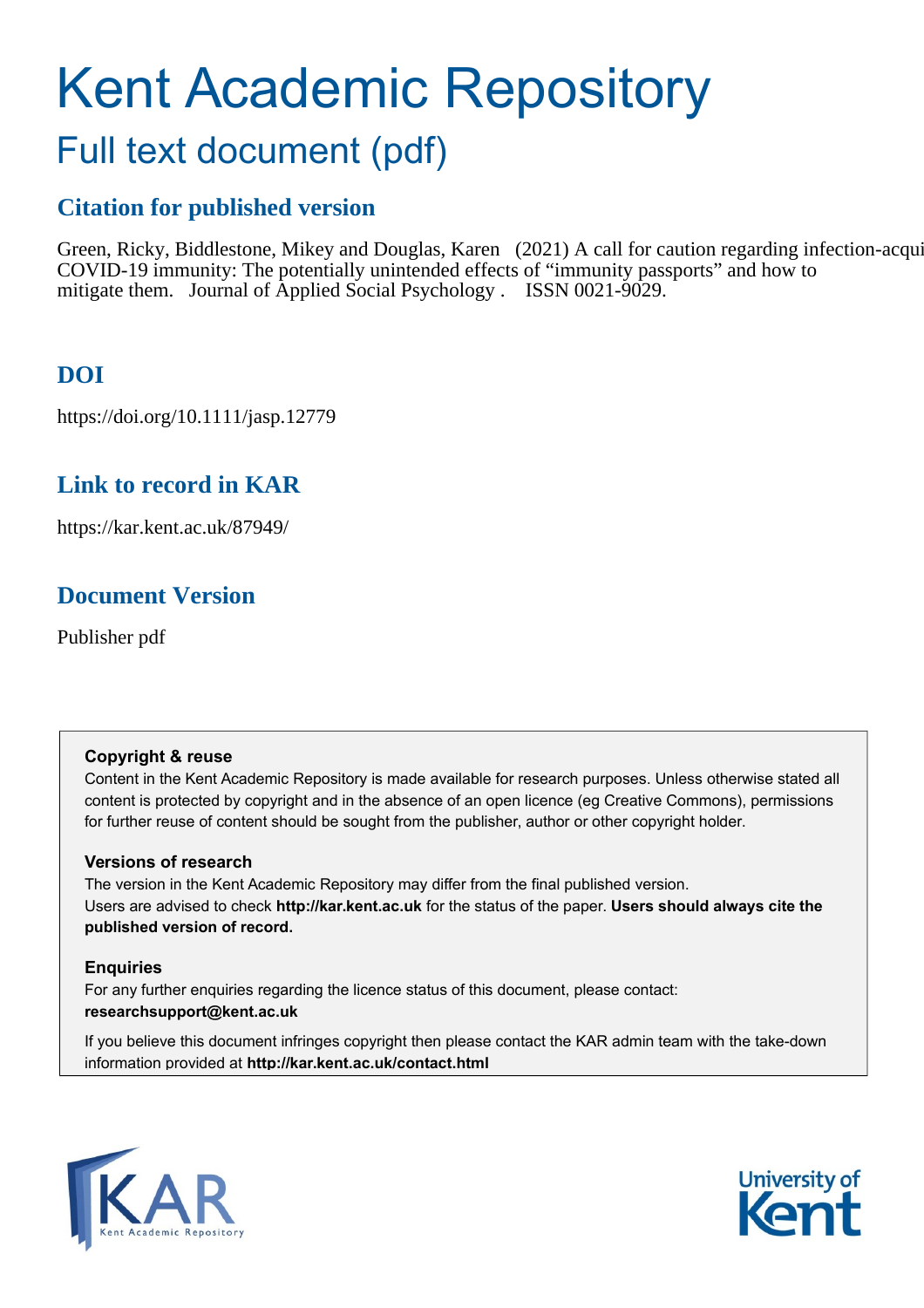### **ORIGINAL ARTICLE**

**WILEY** 

# **A call for caution regarding infection-acquired COVID-19 immunity: The potentially unintended effects of "immunity passports" and how to mitigate them**

**Ricky Gree[n](https://orcid.org/0000-0001-7634-3024)** | **Mikey Biddlestone** | **Karen M. Douglas**

School of Psychology, University of Kent, Canterbury, UK

#### **Correspondence**

Ricky Green, School of Psychology, Keynes College, Canterbury CT2 7NP, UK. Email: [rg437@kent.ac.uk](mailto:rg437@kent.ac.uk)

#### **Abstract**

Research suggests that emerging information about infection-acquired COVID-19 immunity should be interpreted with caution. The introduction of "immunity passports" that would enable people who have recovered from COVID-19 to travel freely and return to work may therefore have detrimental consequences if not managed carefully. In two studies, we examined how perceived (suspected or imagined) recovery from COVID-19, and the concept of immunity passports, influence people's intentions to engage in behaviors aimed to reduce the spread of COVID-19. We also consider ways to lessen potential negative effects. In Study 1 (*N* = 1604), participants asked to imagine that they had recovered from COVID-19 reported lower social distancing intentions compared to a control condition. Participants who suspected (versus imagined) that they had recovered from past infection did not report lower preventative intentions compared to the control condition, even at high levels of certainty of past infection. In Study 2 (*N* = 1732), introducing the idea of immunity passports also reduced social distancing intentions compared to a control condition. The latter effect was, however, attenuated when cautious information about the equivocal science on COVID-19 was also presented to participants. Participants who suspected that they had COVID-19 in the past (compared to the control condition) revealed a similar pattern of results, but only at higher levels of certainty of past infection. Caution regarding infection-acquired COVID-19 immunity and immunity passports will be crucial in the COVID-19 response. Implications for premature pandemic announcements, as well as their potential remedies, are discussed.

#### **1** | **INTRODUCTION**

"A total and complete sign off [COVID-19] from White House Doctors yesterday. That means I can't get it (immune), and can't give it. Very nice to know!!!"

- Tweeted by Donald J. Trump,  $11/10/2020$ .<sup>1</sup>

Governments around the world have suggested issuing "immunity passports" to people who have recovered from COVID-19.<sup>2</sup> These are certificates of sorts that would enable people to travel freely and return to the workplace under the assumption that their recovery will protect them against reinfection (McMillan, 2020). This concept, however, is at odds with some scientific reports on infection-acquired COVID-19 immunity, which conclude that there

© 2021 The Authors. Journal of Applied Social Psychology published by Wiley Periodicals LLC.

 $^4$ Twitter promptly labeled this tweet as misleading, stating that it violated their rules about spreading misleading and potentially harmful information related to COVID-19.

<sup>&</sup>lt;sup>2</sup>At the time of first submitting this manuscript, 38,317,724 people had recovered worldwide, according to <https://www.worldometers.info/coronavirus/>.

This is an open access article under the terms of the [Creative Commons Attribution](http://creativecommons.org/licenses/by/4.0/) License, which permits use, distribution and reproduction in any medium, provided the original work is properly cited.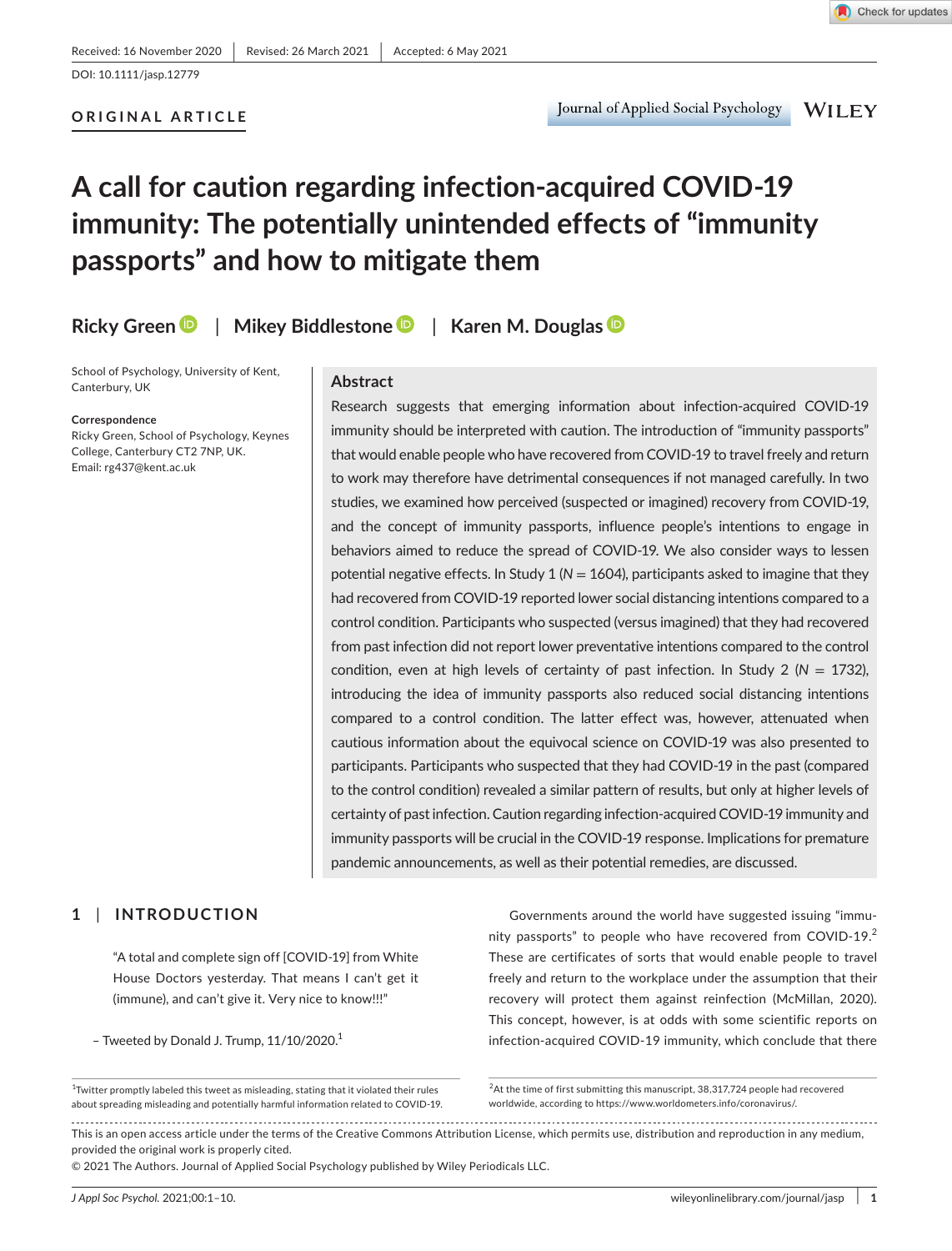**2 L Z** *CREEN ET AL.* GREEN ET AL.

is currently no evidence that people who have recovered are protected from a second infection in the long-term (e.g., ECDC, 2020; WHO, 2020).<sup>3</sup> It therefore appears important that preventive behaviors are maintained post-recovery, at least until evidence regarding long-lasting COVID-19 immunity is conclusive, or until the current vaccines have been widely administered. The concept of immunity passports—and incautious information like the above tweet—however, are likely to influence public perceptions of infection-acquired COVID-19 immunity and the appropriateness of going back to normal behavior post-recovery. The current research investigates these perceptions, and in particular whether exposure to the idea of immunity passports and incautious information negatively affect COVID-19 behavioral intentions post-recovery. We also consider ways to lessen these negative effects.

#### **1.1** | **COVID-19 immunity and behavior**

Early on during the pandemic, many optimistic headlines gave the impression that it is unlikely for people to be infected with COVID-19 more than once (e.g., Mullin, 2020; Randall, 2020). In contrast, global health organizations have reported that it is too early to conclude whether or not recovery from COVID-19 will equate to long-lasting immunity. For example, the World Health Organisation has cautioned that there is currently no evidence that recovery from COVID-19 confers protective immunity to repeated infection (WHO, 2020). A report by the European Centre for Disease Prevention and Control cautioned that protective immunity from COVID-19 may only last around six months (ECDC, 2020). The UK's Scientific Advisory Group for Emergencies have further cautioned that indirect transmission of COVID-19 is still possible (SAGE, 2020a), and advised that knowledge of a person's immunity status cannot be relied upon to enable a change in behavior, without risking serious implications (SAGE, 2020b).

Conflicting information is likely to affect the extent to which people are willing to take preventive action against COVID-19. For instance, although health reports state that the science on infectionacquired COVID-19 immunity is inconclusive, governments hinting at the possibility of issuing immunity passports to people who have recovered (McMillan, 2020) may give the opposite impression. This could be considered an *unintended effect* of health communication (see Cho & Salmon, 2007 for a review). That is, where the intention may have been to inform the public of possible measures to ease COVID-19 restrictions, the unintended effect is that it may trigger the assumption that recovery equates to immunity, leading to lower engagement with preventive behaviors in people who have recovered.

Unintended effects have been highlighted by previous research on health messaging. For example, an AIDS prevention campaign promoting the message "talk to your partner" was associated with increased sexual activity without increasing the use of condoms

(Welch Cline et al., 1992). Other research has shown that fear appeal messaging (i.e., highlighting negative consequences) aimed at promoting preventative behaviors against skin cancer also had counterintuitive effects, specifically for people in the earlier decisionmaking stages of taking on preventive action (Cho & Salmon, 2006). Among other reasons, Cho and Salmon (2007) argued that these effects can occur as a result of confusion or misunderstanding (i.e., obfuscation), a boomerang effect due to psychological avoidance, and a decrease in perceived risk as a result of message exposure. Therefore, considering the potential unintended effects of health messaging on COVID-19 immunity is important.

Indeed, SAGE have highlighted that antibody testing may negatively influence such COVID-19 preventative behaviors (SAGE, 2020c). Supporting these concerns, Smith and colleagues (2020) found that people who *suspect* they had COVID-19 in the past were more likely to agree that they have some immunity, reported lower social distancing intentions, and were less worried about COVID-19, compared to people who did not suspect so. Furthermore, Waller and colleagues (2020) found that people given a hypothetical *positive* antibody test result, named "immunity" perceived lower risk of reinfection, believed that they had some immunity, and reported lower social distancing and hygiene intentions, compared to people who were given the same test result named "antibody". These emerging results suggest that appropriate communication about infection-acquired COVID-19 immunity will be crucial for as long as preventive behaviors are necessary. It is this matter that we turn to in the current research.

#### **1.2** | **The present research**

In two studies, we examined the effects of perceived recovery, and information about immunity passports, on intentions to mitigate the spread of COVID-19. In Study 1, we examined the effects of *imagining* recovery from COVID-19 on social distancing and hygiene intentions, compared to a control group. We also examined the extent to which imagining being currently infected influences these factors. Finally, we compared behavioral intentions and worry about COVID-19 between people who *suspect that* they were infected in the past and people who did not suspect so, and whether certainty of suspected COVID-19 status moderates these relationships (i.e., people who are more certain of their past infection may have lower behavioral intentions compared to people who are less certain). In Study 2, we focused on the effects of being exposed to the concept of immunity passports, and incautious versus cautious information regarding immunity, on social distancing, hygiene, and face-covering intentions. Again, we also examined the effect of suspected COVID-19 status, with certainty of said status as a potential moderator.<sup>4</sup>

In both studies, we recruited participants by means of convenience sampling. Study 1 was advertised on three social media

<sup>&</sup>lt;sup>3</sup>It is also still unknown how long vaccine-acquired immunity will last (e.g., CDC, 2021).

<sup>&</sup>lt;sup>4</sup>The current studies were part of a wider project which also measured a range of other constructs such as attachment styles and belief in conspiracy theories.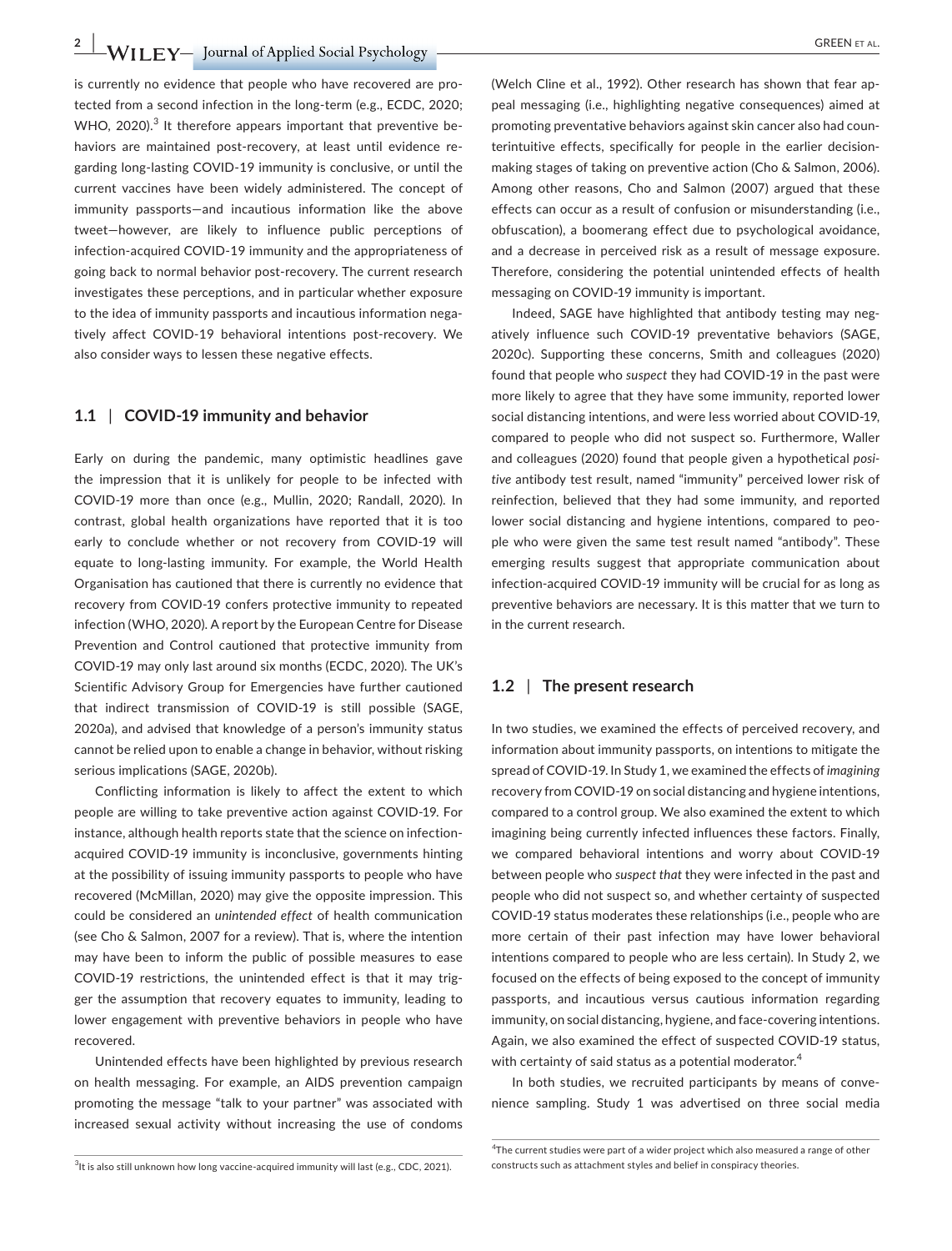platforms: Facebook, Twitter, and Reddit (the majority of participants were recruited from the latter), and Study 2 was solely advertised on Reddit. In all cases, the same advertisement was posted on each platform, referring to a survey on COVID-19 that was being conducted by psychology researchers at the University of Kent. No incentives were offered. Our efforts were mainly focused on Reddit for several reasons: (1) Reddit now boasts 52 million daily active users worldwide (Reddit, 2020), with just over half of its traffic coming from the US (SimilarWeb, 2020), followed by the UK and Canada at 8% each; (2) scholars have documented the validity of using Reddit to obtain large inexpensive samples, including research on public health messaging (see Record et al., 2018), and findings from participants recruited via Reddit replicate previous findings in the psychological literature (e.g., Biddlestone et al., 2020; Jamnik & Lane, 2017); and (3) numerous forum pages (known as "subreddits") dedicated specifically to information about COVID-19 were created early on in the pandemic (e.g., r/TexasCoronavirus; r/CoronavirusUK). Our recruitment strategy therefore afforded us the opportunity to distribute our survey widely and obtain high-powered samples. Both studies were designed and administered using the Qualtrics questionnaire design software.<sup>5</sup> Hypotheses, analyses, and materials for both studies were pre-registered, and the documentation can be found here:<https://www.osf.io/6qtmy/registrations>

#### **2** | **STUDY 1**

In Study 1, we predicted that people who *imagined* they had *recovered* from COVID-19 would show lower COVID-19 preventive intentions (e.g., Waller et al., 2020), compared to a control group. We also expected that participants who *imagined* that they were *currently infected* would show higher intentions compared to a control group. This prediction was inspired by news reports (e.g., Birch, 2020; McDonnell, 2020) advising people to "act like you have it [COVID-19]" since asymptomatic people may be "super-spreaders" (Li et al., 2020), which at the time of writing was the UK government's mainline message to the public (BBC, 2021).

Finally, we predicted participants who *suspect* that they were infected in the past to show lower COVID-19 preventive intentions, and less worry, than the control group (Smith et al., 2020), at higher levels of certainty of past infection only. To establish this comparison group, we asked questions at the beginning of the study (and Study 2) to ascertain participants' COVID-19 status. This process placed participants into the following groups; *a*) not tested and do not suspect to be currently infected; *b*) not tested and do not suspect to be currently infected, but suspect to have had it in the past; *c*) not tested, but suspect to be currently infected, *d*) have been tested and results were negative; *e*) have been tested, results were positive and they were still infected; *f*) have been tested, results were positive but they had since recovered; and *g*) have been tested, results were positive but they were

unsure of their recovery status. All participants completed the dependent measures, but in Study 1, only group *a* were assigned to the experimental conditions, and group *b* was used as a comparison group for the moderation analyses.

#### **2.1** | **Methods**

#### 2.1.1 | Participants and design

G\*Power determined that in order to detect a small effect  $(d = 0.20)$ with a power of 0.80, at least 394 participants were required in each experimental group. We recruited 1768 participants from 13th to 14th May 2020 via posts on social media (i.e., Facebook and Twitter) and Reddit forums. Vaccines against COVID-19 were not available at this time. Participants who suspected that they do not currently have COVID-19 (group  $a: n = 1,205$ ) and those who suspected they had it in the past (group  $b: n = 426$ ) were included in the analyses, and the remaining participants were excluded ( $n = 137$ ).<sup>6</sup> We also excluded participants who failed at least one of the two attention checks ( $n = 28$ ). The remaining participants ( $N = 1604$ ; 881 women, 654 men, 24 trans, 32 rather not say, *Mage* = 34.09 years, *SD* = 10.4, range  $= 18 - 78$  years) were included in the final analyses. Of these participants, 65.1% were American, 22.4% were UK nationals, and the remaining 12.5% were made up of 58 different nationalities; 4% were frontline healthcare workers and the remaining 96% were not; finally, 30% had an underlying health condition, 57% did not, and the remaining 13% were not sure.<sup>7</sup>

The first part of the study was experimental, including three conditions ("recovered", "infected", and control), consisting of participants from group *a* only. Social distancing and hygiene intentions were the dependent variables. The second part of the study was correlational, examining whether any differences in intentions and worry about COVID-19 between the control (from group *a*) and group *b*, are moderated by certainty of suspected COVID-19 status.

#### 2.1.2 | Materials and procedure

Participants were asked questions about their current COVID-19 status. They were asked if they have been tested for COVID-19 (*yes* or *no*). Participants who reported *yes* were then asked what the result of their test was (*positive* or *negative*). Participants who reported *positive* were then asked about their current condition (*still have it*, *recovered*, or *not sure*). Participants who reported *no* to being tested were then asked whether they suspect they currently had COVID-19 (*yes*, *no*, or *no, but I suspect I had it in the* 

<sup>&</sup>lt;sup>5</sup>For both studies, we checked the "prevent ballot stuffing" feature on Qualtrics to prevent the survey being taken multiple times by the same person.

<sup>6</sup> These groups were not central to our hypotheses (this is the same for Study 2): *c*)  $n = 22$ ; *d*)  $n = 110$ ; *e*)  $n = 2$ ; *f*)  $n = 2$ ; and *g*)  $n = 3$ . Please see Supplementary Materials for further details.

<sup>&</sup>lt;sup>7</sup>The main results were unchanged when nationalities were controlled for and when all covariates were excluded. Please see Supplementary Materials for further details.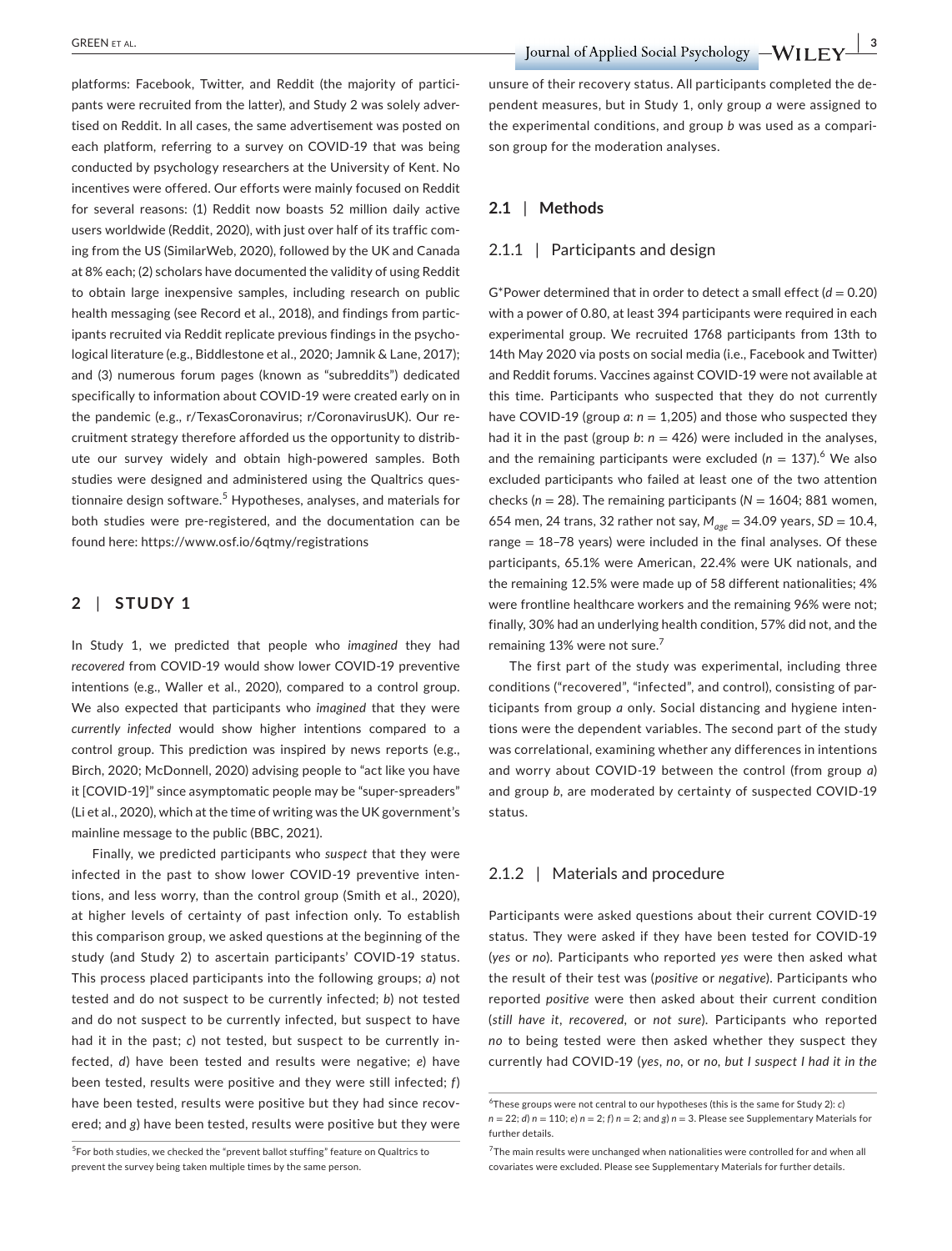| <b>GREEN FT AL.</b> |  |
|---------------------|--|
|---------------------|--|

**TABLE 1** Means, standard deviations, and standard error of mean for social distancing, hygiene, and face covering intentions over the next month, and feelings of worry about COVID−19, by conditon, for Studies 1 and 2.

|         | <b>Condition or</b> |             |      | Social distancing |           | Hygiene |           |           |                          | <b>Face covering</b>     |                          |                          | <b>COVID-19 worry</b> |           |
|---------|---------------------|-------------|------|-------------------|-----------|---------|-----------|-----------|--------------------------|--------------------------|--------------------------|--------------------------|-----------------------|-----------|
| Study # | group               | <b>Size</b> | M    | <b>SD</b>         | <b>SE</b> | M       | <b>SD</b> | <b>SE</b> | M                        | <b>SD</b>                | <b>SE</b>                | M                        | <b>SD</b>             | <b>SE</b> |
| Study 1 | Control             | $n = 417$   | 4.21 | 0.78              | 0.04      | 4.63    | 0.56      | 0.03      | ۳                        |                          | $\overline{\phantom{0}}$ | 4.85                     | 1.47                  | 0.07      |
|         | "Recovered"         | $n = 381$   | 4.09 | 0.91              | 0.05      | 4.67    | 0.53      | 0.03      | $\overline{\phantom{m}}$ |                          |                          |                          |                       |           |
|         | "Infected"          | $n = 387$   | 4.81 | 0.45              | 0.02      | 4.78    | 0.45      | 0.02      | $\overline{\phantom{0}}$ |                          |                          |                          |                       | -         |
|         | Group b             | $n = 419$   | 4.15 | 0.83              | 0.04      | 4.64    | 0.54      | 0.03      | $\overline{a}$           | $\overline{\phantom{a}}$ | -                        | 4.70                     | 1.43                  | 0.07      |
| Study 2 | Control             | $n = 480$   | 3.98 | 0.85              | 0.04      | 4.59    | 0.57      | 0.03      | 4.40                     | 0.93                     | 0.04                     | $\qquad \qquad -$        |                       |           |
|         | "Immunity"          | $n = 403$   | 3.70 | 0.96              | 0.05      | 4.59    | 0.56      | 0.03      | 4.08                     | 1.16                     | 0.06                     |                          |                       |           |
|         | "Incautious"        | $n = 430$   | 3.61 | 0.97              | 0.05      | 4.62    | 0.58      | 0.03      | 4.10                     | 1.17                     | 0.06                     |                          |                       |           |
|         | "Cautious"          | $n = 420$   | 4.01 | 0.86              | 0.04      | 4.65    | 0.56      | 0.03      | 4.39                     | 0.98                     | 0.05                     | $\overline{\phantom{a}}$ |                       | -         |
|         | Group a             | $n = 374$   | 4.00 | 0.88              | 0.05      | 4.59    | 0.57      | 0.03      | 4.39                     | 0.96                     | 0.05                     | 4.52                     | 1.55                  | 0.08      |
|         | Group b             | $n = 106$   | 3.92 | 0.74              | 0.07      | 4.57    | 0.59      | 0.06      | 4.42                     | 0.81                     | 0.08                     | 4.56                     | 1.39                  | 0.14      |

Note: For Study 1, all experimental conditions, including the control, consist of participants from group *a* (not tested and do not suspect to be currently infected) only. For Study 2, all experimental conditions, including the control, consist of participants from groups *a* and *b* (not tested and do not suspect to be currently infected, but suspect to have had it in the past) only. Furthermore, for Study 2, groups *a* and *b* consist of participants from the control group only.

*past*), and how certain they are of this (1 = *I am not confident*, 5 = *I am confident*).

Participants from group *a* were then randomly assigned to one of three conditions: "recovered", "infected", and control. Participants in the "recovered" condition were asked to "*…imagine that you had a Coronavirus test in the past and that your results were positive… However, you are now fully recovered*". Participants in the "infected" condition were asked to "*…imagine that you have had a Coronavirus test recently and your results are positive*"). In both conditions, participants were then asked to try to put themselves in the shoes of someone with their imagined COVID-19 status and to think about how this would make them feel. Participants in the control condition were not presented with any information.

All participants were then asked to report how worried they were about COVID-19 (one item, 1 = *Not at all worried*, 7 = *Extremely worried*).<sup>8</sup> To maximize engagement with the manipulations, participants in the experimental conditions were additionally asked to report how vivid and clear (one item each) their thoughts were each on a 7-point scale (1 = *not at all*, 7 = *very much*), and to describe them in a textbox.

All participants were then asked to report their social distancing (7 items; e.g., "Remain at least 2 meters (6 feet) apart from other people";  $\alpha$  = 0.87) and hygiene (3 items; e.g., "Wash your hands after every outing";  $\alpha = 0.62$ ) intentions over the next month  $(1 = defi-)$ *nitely not*, 5 = *definitely yes*; adapted from Biddlestone et al., 2020). Participants in the experimental conditions were asked to keep their imagined COVID-19 status in mind when answering these questions.

Finally, all participants completed several measures that were included as covariates; age, gender, education (1 = *no formal education*, 2 = *elementary level*, 3 = *middle school level*, 4 = *high school level*, 5 = *college or university [Bachelor's degree],* 6 = *college or university [Graduate degree]*, whether they have any relevant underlying health conditions (*yes*, *no*, or *not sure*), and whether they work in frontline healthcare (*yes* or *no*), before being debriefed and thanked.

#### **2.2** | **Results**

See Table 1 for means, standard deviations, standard errors for both social distancing and hygiene intentions, and worry about COVID-19 by condition/group.

#### 2.2.1 | Imagined COVID-19 status

Two regression models tested whether "recovered" significantly decreased, and "infected" significantly increased, social distancing and hygiene intentions, compared to the control. We created two dummy coded variables representing the following contrasts:  $X1 = (0)$  control versus (1) "infected";  $X2 = (0)$  control versus (1) "recovered". Social distancing and hygiene intentions were entered as dependent variables. All covariate measures were included.

The regression models were significant and accounted for 18% and 5% of the variance in social distancing and hygiene intentions respectively (Table 2). Compared to the control condition, "recovered" significantly decreased (Cohen's  $d = 0.14$ ), and "infected" significantly increased (Cohen's  $d = 0.93$ ), social distancing intentions. Only "infected" significantly increased (Cohen's *d* = 0.29) hygiene intentions. Of the covariates, age,

<sup>8</sup> Participants in the experimental conditions were asked: "*How worried did this task make you feel about Coronavirus?"* The way in which we framed this question did not give us confidence that it measured worry about COVID-19. Therefore, we only focused on worry when comparing the control group (from group *a*) against group *b*; this is the same for Study 2.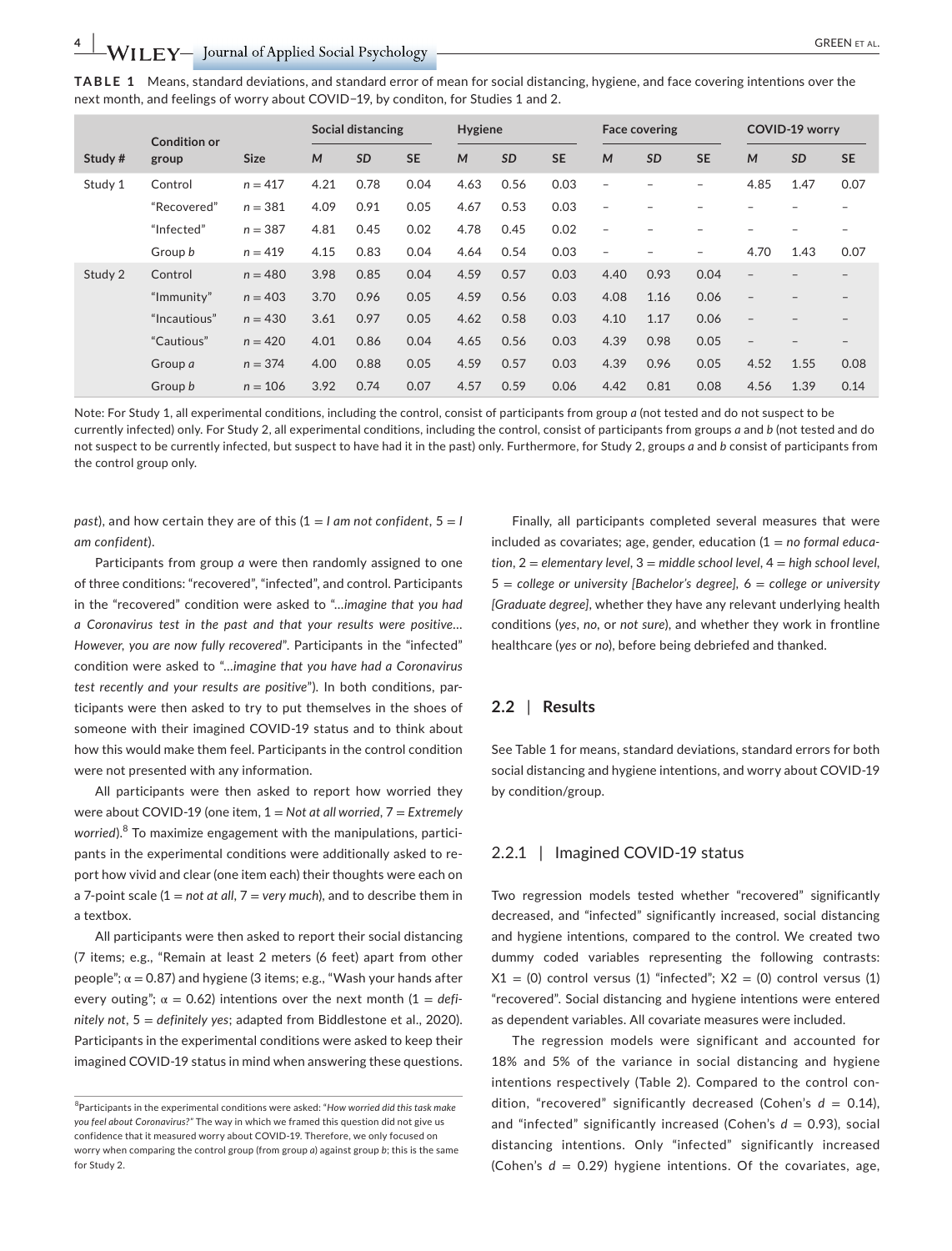**TABLE 2** Predictors of social distancing and hygiene intentions over the next month, for the experimental conditions (Study 1)

|                                                            | Social distancing   |                  |         |                  | Hygiene            |                 |         |                  |
|------------------------------------------------------------|---------------------|------------------|---------|------------------|--------------------|-----------------|---------|------------------|
| <b>Variable</b>                                            | B                   | 95% CI           | $\beta$ | $\boldsymbol{p}$ | B                  | 95% CI          | $\beta$ | $\boldsymbol{p}$ |
| 1. "Recovered" versus<br>control                           | $-0.14$             | $[-0.25, -0.03]$ | $-0.08$ | .015             | 0.03               | $[-0.04, 0.11]$ | 0.03    | .401             |
| 2. "Infected" versus control                               | 0.60                | [0.49, 0.72]     | 0.34    | < .001           | 0.17               | [0.09, 0.25]    | 0.15    | < .001           |
| 3. Age                                                     | 0.01                | [0.01, 0.01]     | 0.07    | .032             | 0.01               | [0.01, 0.01]    | 0.08    | .011             |
| 4. Gender (Male $= 0$ ,<br>$Female = 1)$                   | 0.16                | [0.07, 0.26]     | 0.10    | .001             | 0.13               | [0.07, 0.20]    | 0.13    | < .001           |
| 5. Underlying health<br>condition ( $No = 0$ , $Yes = 1$ ) | 0.15                | [0.05, 0.25]     | 0.09    | .004             | 0.08               | [0.01, 0.15]    | 0.07    | .028             |
| 6. Frontline healthcare<br>$(No = 0, Yes = 1)$             | 0.22                | $[-0.03, 0.47]$  | 0.05    | .089             | $-0.04$            | $[-0.21, 0.13]$ | $-0.02$ | .613             |
| 7. Education                                               | 0.04                | $[-0.02, 0.09]$  | 0.04    | .230             | 0.02               | $[-0.02, 0.06]$ | 0.04    | .269             |
| $R^2$                                                      | 0.17                |                  |         |                  | 0.05               |                 |         |                  |
| F                                                          | $F(7, 972) = 30.53$ |                  |         |                  | $F(7, 972) = 7.92$ |                 |         |                  |

*Note:* Control = 0; "recovered" and "infected" = 1.

\**p* < .001.

gender (*female*), and underlying health conditions (*yes*) positively predicted all outcomes.

#### **3** | **STUDY 2**

#### 2.2.2 | Suspected COVID-19 status

To test whether *suspected COVID-19 status* (group *a* versus group *b*) predicted worry about COVID-19, social distancing, and hygiene intentions, and whether these relationships were moderated by *certainty of suspected COVID-19 status*, we performed a series of hierarchal regression analyses. We created a dummy coded variable representing suspected COVID-19 status: 0 = group *a* versus  $1 =$  group *b*. For all dependent variables, Step 1 tested the main effects of suspected COVID-19 status (predictor) and certainty of said status (moderator) and also included all covariates. In Step 2, we added the two-way interaction of the predictor and moderator. The continuous moderator variable was mean-centered prior to analyses.

In Step 1, suspected COVID-19 status did not predict social distancing ( $\beta$  = -0.07,  $p$  = .080;  $R^2$  = 0.07,  $F(7, 688)$  = 7.48,  $p$  < .001), hygiene intentions ( $\beta$  = -0.01,  $p$  = .970;  $R^2$  = 0.04,  $F(7, 688)$  = 4.41, *p* < .001), or worry about COVID-19 ( $\beta$  = -0.07, *p* = .094;  $R^2$  = 0.13, *F*(7, 688) = 15.00, *p* < .001). Certainty of suspected COVID-19 status negatively predicted worry about COVID-19 (*β* = −0.10, *p* = .008), but not social distancing (*β* = −0.08, *p* = .061) or hygiene intentions ( $\beta$  = 0.03,  $p$  = .504). In Step 2, the interaction term did not significantly increase the variance for social distancing (*β* = −0.01, *p* = .888; *ΔR*<sup>2</sup> = 0.01, *ΔF*(1, 687) = 0.02, *p* = .888), hygiene intentions ( $β = 0.02$ ,  $p = .787$ ;  $ΔR^2 = 0.01$ ,  $ΔF(1, 687) =$ 0.07,  $p = .787$ ), or worry about COVID-19 ( $\beta = 0.09$ ,  $p = .093$ ;  $\Delta R^2 =$ 0.01, *ΔF*(1, 687) = 2.83, *p* = .093). Thus, we did not find the expected moderation effects.

Study 1 demonstrated that *imagining* recovery from COVID-19 decreased social distancing intentions, and imagining being infected increased hygiene and social distancing intentions, relative to a control group. However, *suspected* COVID-19 status did not predict intentions or worry about COVID-19, even when including certainty of COVID-19 status as a moderator. In Study 2, we sought to extend the effect of imagined recovery by explicitly mentioning the concept of immunity passports. Specifically, instead of comparing the effect of antibody test result framing on behavioral intentions (Waller et al., 2020), we examined how—compared to a control group exposure to more or less cautious information regarding infectionacquired COVID-19 immunity and immunity passports may influence preventive behaviors. We also included face covering intentions as a new DV. Since in Study 1 we found no difference in behavioral intentions between people who suspect they had COVID-19 in the past compared with people who did not suspect so (contrary to Smith et al., 2020), we included both of these groups (*a* and *b*) in the experimental conditions. However, by splitting the control condition in the current study, this still allowed us to compare group *a* and *b's* COVID-19 preventive intentions and worry about COVID-19, and whether these relationships are moderated by certainty of suspected COVID-19 status.

All participants in the experimental conditions were asked to imagine that they had recovered from COVID-19 and were then exposed to the concept of immunity passports. These participants were then split randomly into three conditions where they received: (1) no further information, (2) incautious information about infection-acquired COVID-19 immunity, or (3) cautious information about infection-acquired COVID-19 immunity. Finally, there was also a control group, wherein participants were not asked to imagine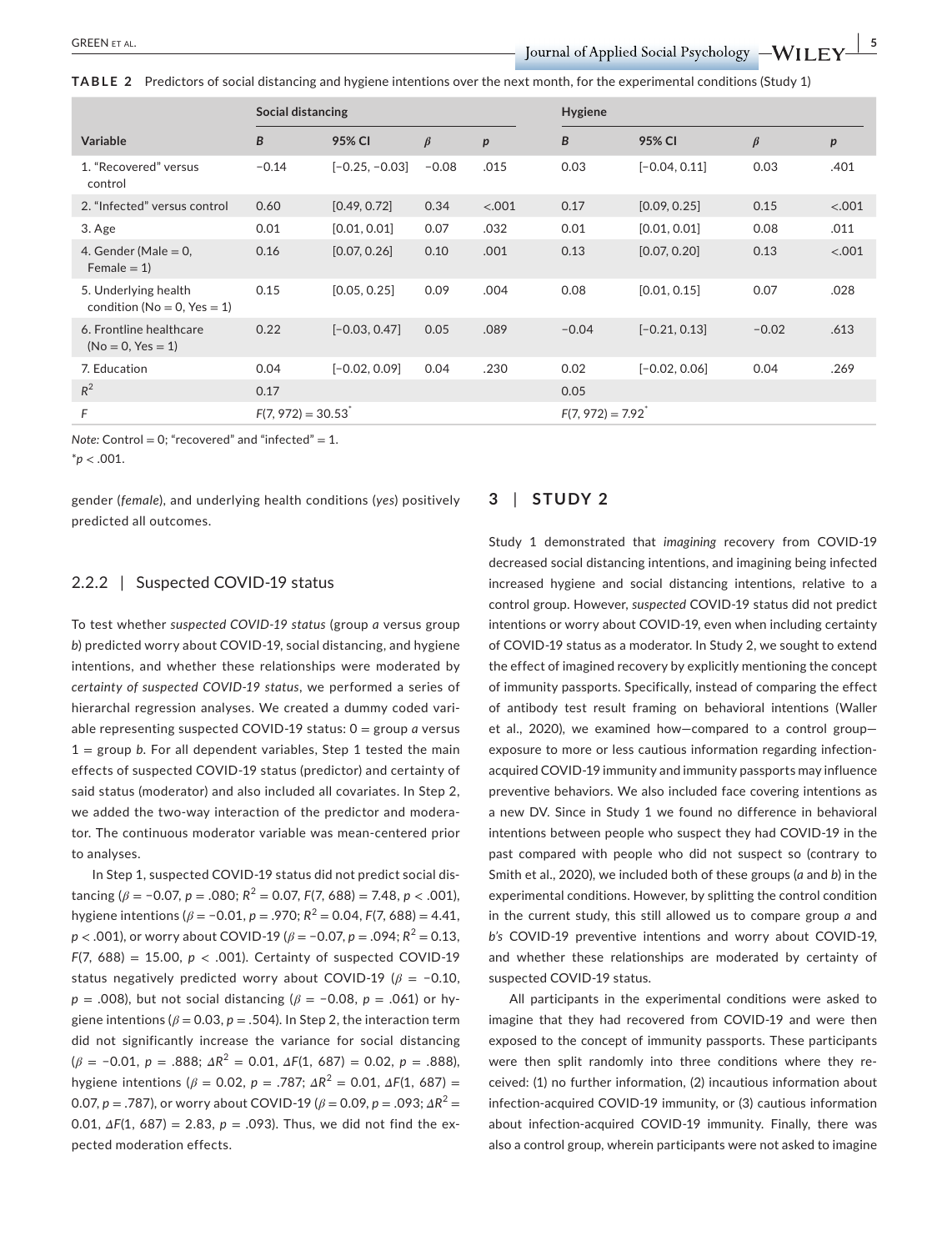**6 • WILEY** Journal of Applied Social Psychology **CONSERVALGET AL.** 

past infection and were not presented with any information about immunity or immunity passports. Relative to the control group, we expected (1) and (2) to indicate incremental reduced behavioral intentions, but that (3) would display similar levels of behavioral intentions.

#### **3.1** | **Methods**

#### 3.1.1 | Participants and design

As in Study 1, G\*Power determined that in order to detect a small effect  $(d = 0.20)$  with a power of 0.80, at least 394 participants were required in each experimental group. We recruited 1999 participants from 8th to 12th June 2020 via posts on Reddit forums. Vaccines against COVID-19 were not available at this time. Participants who suspected that they did not currently have COVID-19 (group *a*: *n* = 1,370) and those who suspected they had it in the past (group *b*: *n* = 387) remained and all other participants were excluded  $(n = 242).$ <sup>9</sup> We also excluded participants who failed at least one of two attention checks ( $n = 24$ ). The remaining participants ( $N = 1733$ ; 846 men, 826 women, 20 trans, 32 rather not say,  $M_{\text{gas}} = 33.62$  years,  $SD = 10.80$ , range  $= 18 - 73$  years) were included in the final analyses. Of these participants, 56.6% were American, 27.7% were UK nationals, and the remaining 15.7% were made up of 50 different nationalities; 4% were frontline healthcare workers and the remaining 96% were not; finally, 25% had an underlying health condition, 62% did not, and the remaining 13% were not sure.<sup>10</sup>

As in Study 1, the first part of the study was experimental, including four conditions ("immunity", "incautious", "cautious", and control), consisting of participants from groups *a* and *b*. Social distancing, face covering and hygiene intentions were the dependent variables. The second part of the study was correlational, examining whether any differences between group *a* and group *b* (consisting of participants from the control only) in behavioral intentions, and worry about COVID-19, are moderated by certainty of suspected COVID-19 status.

#### 3.1.2 | Materials and procedure

Participants were asked the same series of questions about their current COVID-19 status as in Study 1, including certainty of suspected status.

Participants from groups *a* and *b* were then randomly assigned to one of four conditions; "immunity", "incautious [information about immunity]", "cautious [information about immunity]", and a control group. As in Study 1, participants in the "immunity", "incautious", and

"cautious" conditions were asked to imagine that they have recovered from COVID-19. Additionally, they were then presented with brief information regarding the concept of "immunity passports" (i.e., *Some governments have suggested that the detection of antibodies in people who have recovered from Coronavirus could serve as the basis for an "immunity passport" … that would enable individuals to travel or to return to work*). Participants in the "incautious" condition were further presented with two incautious, and participants in the "cautious" condition were presented with two cautious, statements regarding evidence of immunity (i.e., "…*early evidence [suggests]/[does not conclude] that antibodies [equals]/[equal] immunity, and that subsequent infection [is not likely]/[remains possible]*" and "*It is [unlikely]/[still likely] that individuals who have recovered from Coronavirus will directly or indirectly spread the virus onto others*"). In all three experimental conditions, participants were asked to keep their imagined COVID-19 status in mind and to let the additional information about immunity sink in. Participants in the control condition were not presented with any information about immunity passports and were not asked to imagine that they had been infected in the past. As in Study 1, all participants were then asked to report how worried they are about COVID-19 and participants in the experimental conditions only were also asked to report how vivid and clear their thoughts were, and to describe them in a textbox.

All participants then reported their social distancing ( $\alpha = 0.88$ ) and hygiene ( $\alpha$  = 0.63) intentions, as in Study 1. Two new items measured face covering intentions (e.g., "Wear a face make in busy social situations";  $r = 0.79$ ). As in Study 1, participants in the three experimental conditions were asked to keep their imagined COVID-19 status in mind when answering these questions. Finally, all participants completed the covariate measures, and were then debriefed and thanked, as in Study 1.

#### **3.2** | **Results**

See Table 1 for means, standard deviations, and standard errors for social distancing, hygiene, and face covering intentions, and worry about COVID-19, by condition/group.

#### 3.2.1 | Imagined COVID-19 status

Three regression models tested whether the concept of "immunity" and "incautious" information significantly decreased, and "cautious" information did not increase or decrease, social distancing, hygiene, and face covering intentions, compared to the control condition. We created three dummy coded variables representing the following contrasts:  $X1 = (0)$  "immunity" versus (1) control;  $X2 = (0)$  "incautious" versus (1) control,  $X3 = (0)$  "cautious" versus (1) control. Social distancing, hygiene, and face covering intentions were entered as dependent variables.

All regression models accounted for significant variance (Table 3). Compared to the control, "immunity" and "incautious"

 $^{9}$ c)  $n = 12$ ; *d*)  $n = 208$ ; *e*)  $n = 7$ ; *f*)  $n = 13$ ; and *g*)  $n = 2$ . Please see Supplementary Materials for further details.

<sup>&</sup>lt;sup>10</sup>As in Study 1, the main results were unchanged when nationalities were controlled for and when all covariates were excluded. Please see Supplementary Materials for further details.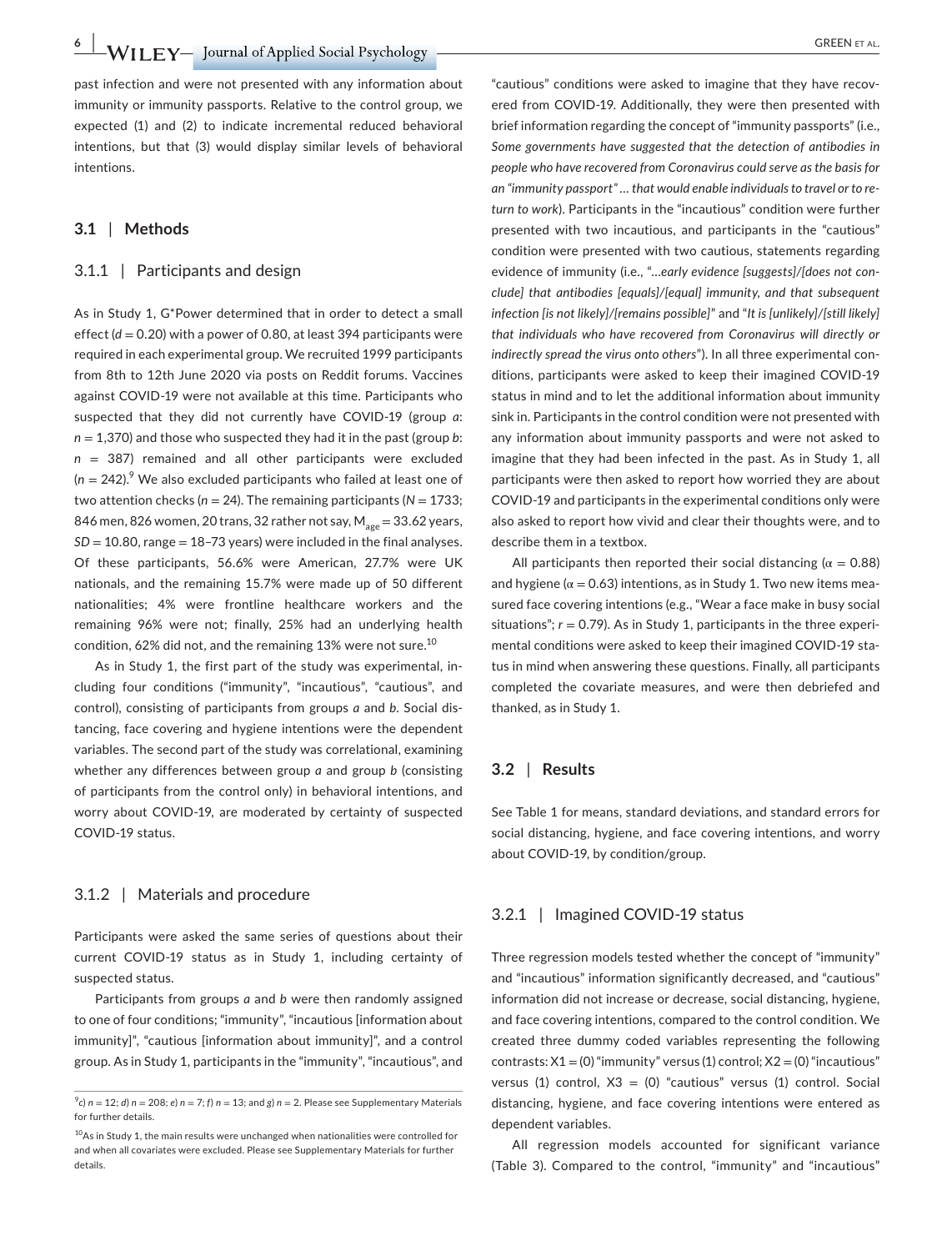| TABLE 3                                                                            |                          | Predictors of social distancing, hygiene, and face covering intentions over the next month, for the experimental conditions (Study 2) |               |        |                                      |                 |               |       |                                                      |                  |               |        |
|------------------------------------------------------------------------------------|--------------------------|---------------------------------------------------------------------------------------------------------------------------------------|---------------|--------|--------------------------------------|-----------------|---------------|-------|------------------------------------------------------|------------------|---------------|--------|
|                                                                                    | Social distancing        |                                                                                                                                       |               |        | <b>Hygiene</b>                       |                 |               |       | Face covering                                        |                  |               |        |
| Variable                                                                           | B                        | 95% CI                                                                                                                                | $\mathscr{D}$ | p      | $\mathbf{B}$                         | 95% CI          | $\mathscr{B}$ | p     | $\mathbf{z}$                                         | 95% CI           | $\mathscr{B}$ | p      |
| 1. "Immunity" versus<br>control                                                    | $-0.31$                  | $[-0.44, -0.18]$                                                                                                                      | $-0.14$       | < .001 | $-0.01$                              | $[-0.08, 0.08]$ | $-0.01$       | 0.922 | $-0.36$                                              | $[-0.51, -0.20]$ | $-0.14$       | < .001 |
| 2. "Incautious" versus<br>control                                                  | $-0.38$                  | $[-0.51, -0.26]$                                                                                                                      | $-0.18$       | < .001 | 0.03                                 | $[-0.05, 0.11]$ | 0.03          | 0.417 | $-0.29$                                              | $[-0.44, -0.15]$ | $-0.12$       | 001    |
| 3. "Cautious" versus<br>control                                                    | 0.02                     | $[-0.11, 0.15]$                                                                                                                       | 0.01          | 801    | 0.08                                 | [0.01, 0.16]    | 0.06          | 0.044 | $-0.03$                                              | $[-0.18, 0.12]$  | $-0.01$       | 692    |
| 4. Age                                                                             | 0.01                     | [0.01, 0.01]                                                                                                                          | 0.07          | .005   | 0.01                                 | [0.01, 0.01]    | 0.06          | 0.029 | 0.01                                                 | [0.01, 0.01]     | 0.07          | .008   |
| 5. Gender (Male = 0,<br>Female $= 1$ )                                             | 0.28                     | [0.19, 0.38]                                                                                                                          | 0.15          | < .001 | 0.17                                 | [0.12, 0.23]    | 0.16          | 0.001 | 0.43                                                 | [0.32, 0.54]     | 0.20          | < .001 |
| 6. Underlying health<br>condition ( $No = 0$ ,<br>$Yes = 1)$                       | 0.30                     | [0.19, 0.40]                                                                                                                          | 0.14          | < .001 | 0.08                                 | [0.02, 0.15]    | 0.07          | 0.013 | 0.27                                                 | [0.15, 0.40]     | 0.11          | < .001 |
| 7. Frontline healthcare<br>ə<br>$(No = 0, Yes =$                                   | $-0.07$                  | $[-0.30, 0.17]$                                                                                                                       | $-0.01$       | .586   | $-0.04$                              | $[-0.18, 0.11]$ | $-0.01$       | 0.602 | $-0.11$                                              | $[-0.39, 0.16]$  | $-0.02$       | 412    |
| 8. Education                                                                       | $-0.01$                  | $[-0.07, 0.04]$                                                                                                                       | $-0.01$       | 624    | $-0.02$                              | $[-0.06, 0.01]$ | $-0.03$       | 0.250 | 0.01                                                 | $[-0.07, 0.07]$  | 0.01          | ,988   |
| $R^2$                                                                              | 0.09                     |                                                                                                                                       |               |        | 0.04                                 |                 |               |       | 0.09                                                 |                  |               |        |
| Щ                                                                                  | $F(8, 1,453) =$<br>18.87 |                                                                                                                                       |               |        | $F(8, 1,453) =$<br>7.63 <sup>*</sup> |                 |               |       | $\mathsf{I}$<br>F(8, 1, 453)<br>$16.91$ <sup>*</sup> |                  |               |        |
| Note: Control = 0; "immunity", "incautious", and "cautious" = $1$ .<br>$p < 001$ . |                          |                                                                                                                                       |               |        |                                      |                 |               |       |                                                      |                  |               |        |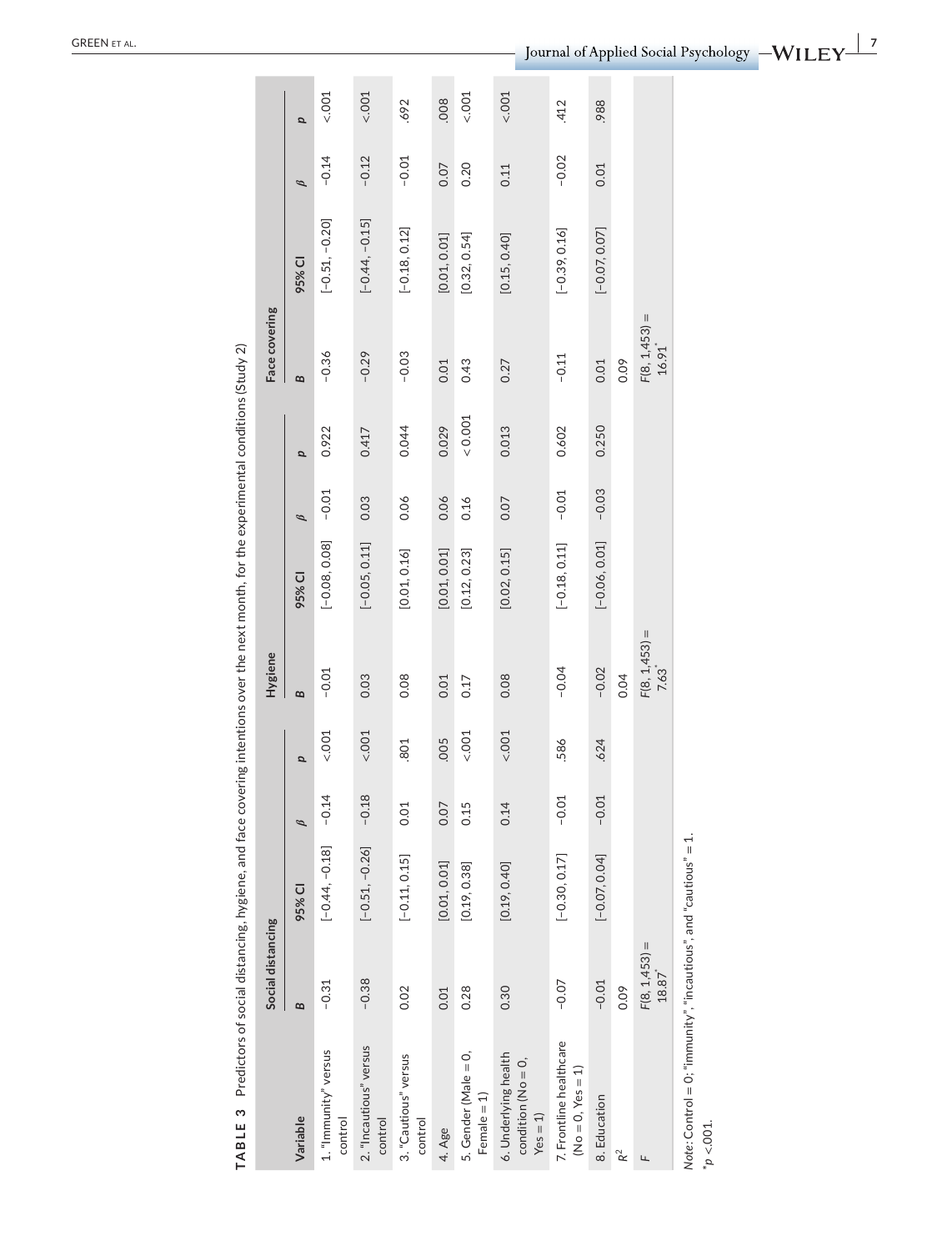$N$  **| I**  $\text{FY}-\text{Journal of Applied Social Psychology$   $\text{Social Psychology}$   $\text{Simplifying the following inequality:}$ 

information significantly decreased (Cohen's  $d = 0.31$ , Cohen's  $d = 0.41$ , respectively), and "cautious" information had no effect on, social distancing intentions. Only "cautious" information significantly increased (Cohen's  $d = 0.11$ ) hygiene intentions. "Immunity" and "incautious" information significantly decreased (Cohen's  $d = 0.31$ , Cohen's  $d = 0.29$ , respectively), and "cautious" information had no effect on, face covering intentions. Of the covariates, age, gender (*female*), and underlying health condition (*yes*) positively predicted all outcomes.

#### 3.2.2 | Suspected COVID-19 status

As in Study 1, we performed analyses testing whether *certainty of suspected COVID-19 status* moderated the effect of *suspected COVID-19 status* (0 = group *a* versus  $1 =$  group *b*) on social distancing, hygiene and face covering intentions, and worry about COVID-19.

In Step 1, suspected COVID-19 status did not predict social distancing ( $\beta$  = -0.06,  $p$  = .274;  $R^2$  = 0.11,  $F(7, 400)$  = 6.92,  $p$  < .001), hygiene ( $\beta$  = 0.01,  $p$  = .829;  $R^2$  = 0.02,  $F(7, 400)$  = 1.15,  $p$  = .331), face covering intentions ( $\beta$  = -0.02,  $p$  = .773;  $R^2$  = 0.10,  $F(7, 400)$  = 6.01, *p* < .001), or worry about COVID-19 ( $\beta$  = -0.01, *p* = .976;  $R^2$  = 0.08, *F*(7, 400) = 4.61, *p* < .001). Certainty of suspected COVID-19 status negatively predicted social distancing (*β* = −0.11, *p* = .039), face covering intentions ( $\beta$  = -0.16,  $p$  = .002), and worry about COVID-19 (*β* = −0.14, *p* = .008), but not hygiene intentions (*β* = 0.03, *p* = .547).

In Step 2, the interaction term significantly accounted for increased variance for social distancing ( $\beta$  = -0.16,  $p$  = .013;  $\Delta R^2$  = .01, *ΔF*(1, 399) = 6.22, *p* = .013), but not for hygiene (*β* = −0.05, *p* = .418; *ΔR*<sup>2</sup> = 0.01, *ΔF*(1, 399) = 0.66, *p* = .418), face covering intentions  $(\beta = -0.02, p = .816; \Delta R^2 = 0.01, \Delta F(1, 399) = 0.05, p = .816)$ , or worry about COVID-19 ( $\beta$  = -0.04,  $p = .531$ ;  $\Delta R^2 = 0.01$ ,  $\Delta F(1, 399) = 0.39$ , *p* = .531). Simple slopes analysis using PROCESS (Model 1, Hayes, 2013) revealed that the relationship between certainty of suspected COVID-19 status and social distancing intentions was negative and significant for group *b* (*β* = −0.36, *p* < .001) but was not significant for group *a* ( $\beta$  = -0.04, *p* = .502; Figure 1).

#### **4** | **GENERAL DISCUSSION**

In the current research, imagined past infection from COVID-19 reduced participants' COVID-19 preventive intentions compared to a control group. In Study 1, when participants imagined that they had recovered from COVID-19, they reported lower social distancing intentions than the control group, although there were no differences in hygiene intentions. This finding was replicated in Study 2, where participants were also presented with the concept of an immunity passport. Here, we also found a negative effect on face covering intentions, a negative effect on social distancing intentions, but no differences in hygiene intentions, as in Study 1.





 $4.5$ 

 $4.0$ 

COVID-19 status on social distancing intentions. At low certainty, there is no difference in social distancing intentions between either suspected COVID-19 status groups (95% CI [−0.25, 0.22]). However, as certainty increases to mid (95% CI [0.01, 0.48]) and high levels (95% CI [0.13, 0.87]), suspected recovery from COVID-19 (group *b*) reduces social distancing intentions, compared to people who do not suspect they were infected in the past (group *a*)

Crucially, however, we showed that these effects were worsened when participants were presented with incautious information about infection-acquired COVID-19 immunity (again, for social distancing intentions only), but were attenuated when cautious information was presented (for both social distancing and face covering intentions). Furthermore, hygiene intentions were improved compared to the control group when cautious information was presented about immunity. These findings partially support recent research demonstrating that perceived infection-acquired immunity may be damaging to social distancing and hygiene intentions (Waller et al., 2020), and supplements existing research on the unintended effects of health communication (Cho & Salmon, 2007). However, we did not find support for a decrease in hygiene practices. Furthermore, we extend these recent findings by showing that the concept of immunity passports may be dealt with more effectively if information is presented with sensitivity toward the current scientific consensus concerning infection-acquired COVID-19 immunity.

We also investigated whether people who *suspect that* they had COVID-19 in the past would have lower COVID-19 preventive intentions and worry less about COVID-19 than people who do not suspect so. Contrary with previous findings (Smith et al., 2020), suspected COVID-19 status did not predict intentions or worry about COVID-19 in either study. However, in Study 2, higher levels of certainty of past infection moderated the effect of social distancing intentions, which were significantly lower compared to the control group. Taking the experimental and comparison analyses together, the results suggest that when people are highly certain of past infection, through suspicion or testing,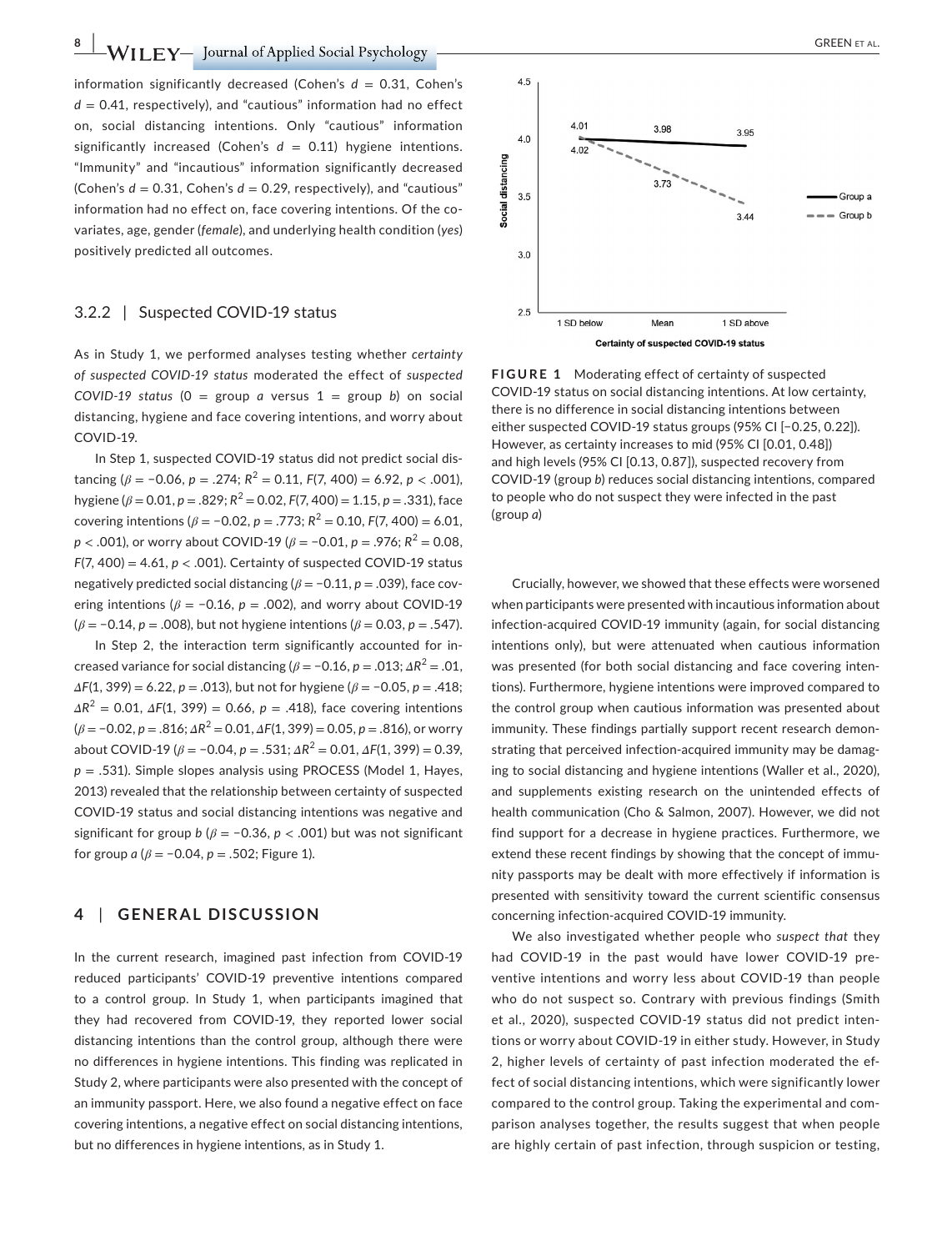then social distancing and face covering intentions are likely to decrease. However, there were no such decreases for hygiene intentions, in any setting.

Finally, in Study 1 we showed when participants imagined that they were currently infected with COVID-19 this increased their social distancing and hygiene intentions compared to the control group. These findings echo the sentiments of many news articles and government initiatives encouraging people to "act like you have it" (e.g., BBC, 2021; Birch, 2020). Particular focus on imagined current infection is therefore a promising behavioral intervention strategy.

#### **4.1** | **Limitations and future research**

Despite the conceptual and methodological advancements of the current paper, some limitations could be addressed in future investigations. Firstly, the current research did not account for the potential influence of symptom severity on behavioral intentions. For example, if participants were asked to imagine that they have recovered from COVID-19 and they were asymptomatic, they may demonstrate lower intentions than participants who were asked to imagine they suffered with more severe symptoms. Secondly, we did not control for the source of information presented. Research suggests that people are more likely to perceive legitimate leadership when they identify strongly with the leader (e.g., Hogg et al., 2005). Therefore, it may be the case that stronger identification with leaders that speak incautiously or cautiously about COVID-19 immunity further exacerbates or attenuates (respectively) the negative effects of imagined recovery on intentions.

Thirdly, although *actual* COVID-19 status was measured in the current findings, the sample sizes allowing us to analyze these effects were comparably smaller than the sample sizes for the *suspected* COVID-19 status groups (*a* and *b*). Thus, the literature would benefit from replicating the current findings in designs that focus on people who have actually recovered from COVID-19. Fourth, despite the large sample sizes, participant recruitment relied heavily on Reddit as its main source. Certain demographics (i.e., mean age) collected in the current studies were comparable to those in research that uses popular crowdsourcing platforms (e.g., Amazon's Mechanical Turk, Green & Douglas, 2018; Prolific Academic, M. Biddlestone, A. Cichocka, M. Główczewski, A. Cislak, A, under review). However, it has been noted that the majority of Reddit users appear to be white males (Barthel et al., 2016). Therefore, although the current research conceptually replicated recent findings (e.g., Smith et al., 2020; Waller et al., 2020), future research would benefit from replications on nationally representative samples, additionally controlling for a wider range of demographic variables (e.g., ethnicity). Finally, this paper is the first to experimentally demonstrate the potential positive effects of "acting like you have it [COVID-19]" on preventive behaviors, but does not indicate when and how this intervention might be best applied in the real world. Taking this idea further is a promising approach to improving people's COVID-19 behavioral intentions.

#### **5** | **CONCLUSION**

Governments have suggested introducing immunity passports (McMillan, 2020) despite the uncertainty surrounding infectionacquired COVID-19 immunity (e.g., ECDC, 2020; WHO, 2020). Although it is difficult to gauge the effects of these announcements directly, our findings suggest that premature public discussions based on inconclusive scientific research are likely to have had a negative effect on individuals' willingness to comply with pandemic safety guidelines post-recovery. Furthermore, our findings suggest that governments would benefit by prefacing or debriefing such announcements with cautious information regarding the uncertainty of COVID-19 immunity, or perhaps to not announce these ideas until scientific certainty on the matter has been achieved.

#### **CONFLICTS OF INTEREST**

The authors have declared no conflicts of interest for this article.

#### **DATA AVAILABILITY STATEMENT**

The data (including materials and pre-registrations) that support the findings of these studies are openly available in Open Science Framework at<https://www.osf.io/6qtmy/>.

#### **ORCID**

*Ricky Green* <https://orcid.org/0000-0001-7634-3024> *Mikey Biddleston[e](https://orcid.org/0000-0002-0381-6924)* <https://orcid.org/0000-0003-1438-7392> *Karen M. Douglas* <https://orcid.org/0000-0002-0381-6924>

#### **REFERENCES**

- Barthel, M., Stocking, G., Holcomb, J., & Mitchell, A. (2016, February 25). *Reddit news users more likely to be male, young and digital in their news preferences*. Pew Research Center. [https://www.journalism.](https://www.journalism.org/2016/02/25/reddit-news-users-more-likely-to-be-male-young-and-digital-in-their-news-preferences/) [org/2016/02/25/reddit-news-users-more-likely-to-be-male-young](https://www.journalism.org/2016/02/25/reddit-news-users-more-likely-to-be-male-young-and-digital-in-their-news-preferences/) [-and-digital-in-their-news-preferences/](https://www.journalism.org/2016/02/25/reddit-news-users-more-likely-to-be-male-young-and-digital-in-their-news-preferences/)
- BBC. (2021, January 9). *COVID-19: Act like you've got the virus, government urges*. BBC News. <https://www.BBC.co.uk/news/uk-55598918>
- Biddlestone, M., Green, R., & Douglas, K. M. (2020). Cultural orientation, power, belief in conspiracy theories, and intentions to reduce the spread of COVID-19. *British Journal of Social Psychology*, *59*(3), 663– 673. <https://doi.org/10.1111/bjso.12397>
- Birch, J. (2020, March 18). *Act like you already have coronavirus*. HuffPost. [https://www.huffpost.com/entry/act-like-you-have-coronavi](https://www.huffpost.com/entry/act-like-you-have-coronavirus_l_5e721aafc5b6eab7793fc120)[rus\\_l\\_5e721aafc5b6eab7793fc120](https://www.huffpost.com/entry/act-like-you-have-coronavirus_l_5e721aafc5b6eab7793fc120)
- Centers for Disease Control and Prevention. (2021, January 25). *Frequently asked questions about COVID-19 vaccination*. Retrieved February 3, 2021, from [https://www.cdc.gov/coronavirus/2019-ncov/vaccines/](https://www.cdc.gov/coronavirus/2019-ncov/vaccines/faq.html) [faq.html](https://www.cdc.gov/coronavirus/2019-ncov/vaccines/faq.html)
- Cho, H., & Salmon, C. T. (2006). Fear appeals for individuals in different stages of change: Intended and unintended effects and implications on public health campaigns. *Health Communication*, *20*(1), 91–99. [https://doi.org/10.1207/s15327027hc2001\\_9](https://doi.org/10.1207/s15327027hc2001_9)
- Cho, H., & Salmon, C. T. (2007). Unintended effects of health communication campaigns. *Journal of Communication*, *57*(2), 293–317. [https://](https://doi.org/10.1111/j.1460-2466.2007.00344.x) [doi.org/10.1111/j.1460-2466.2007.00344.x](https://doi.org/10.1111/j.1460-2466.2007.00344.x)
- European Centre for Disease Prevention and Control. (2020, June 30). *Immune responses and immunity to SARS-Cov-2*. Retrieved July 25, 2020, from [https://www.ecdc.europa.eu/en/covid-19/latest-evide](https://www.ecdc.europa.eu/en/covid-19/latest-evidence/immune-responses) [nce/immune-responses](https://www.ecdc.europa.eu/en/covid-19/latest-evidence/immune-responses)